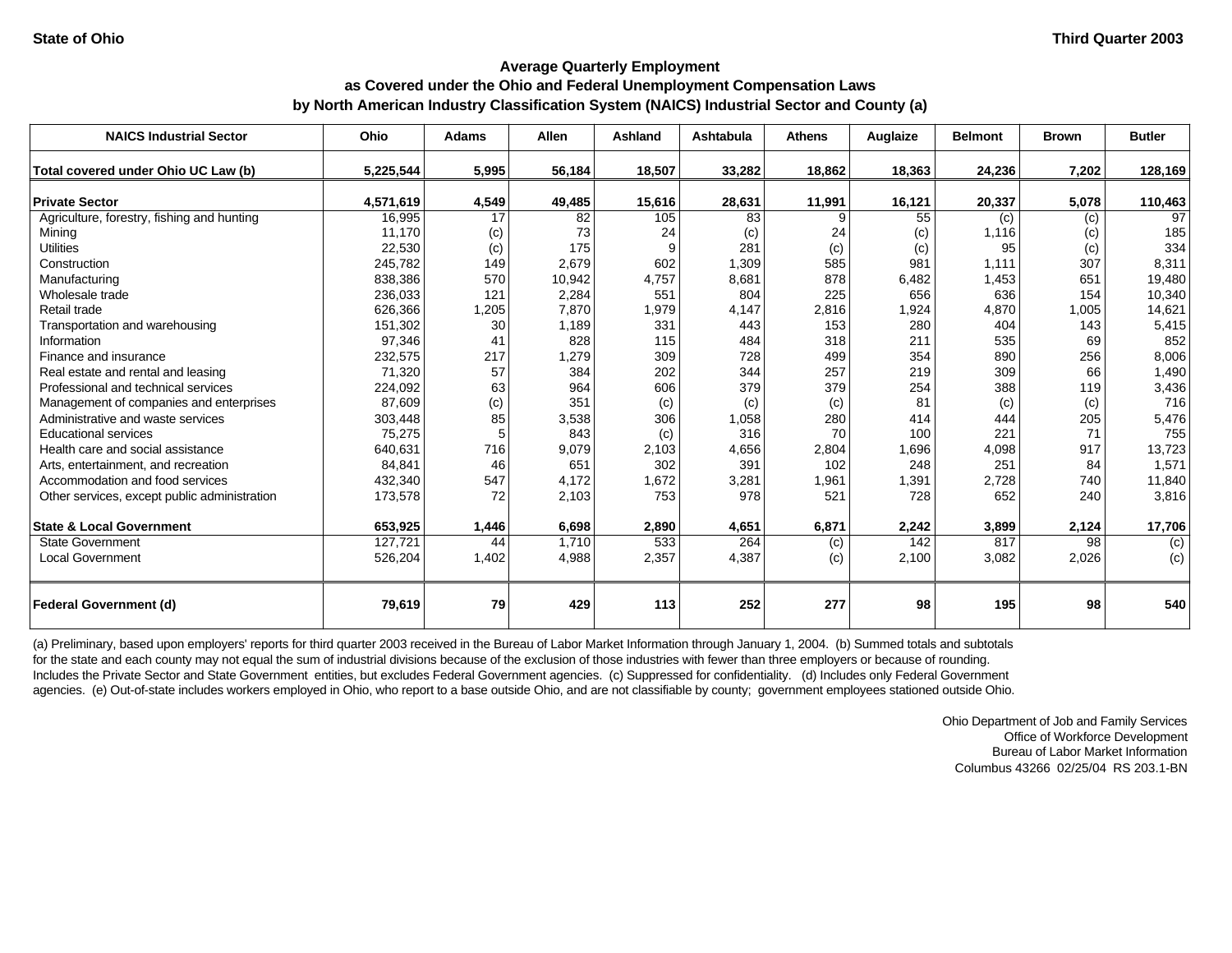## **Average Quarterly Employment as Covered under the Ohio and Federal Unemployment Compensation Laws by North American Industry Classification System (NAICS) Industrial Sector and County (a)**

| <b>NAICS Industrial Sector</b>               | Carroll | Champaign | <b>Clark</b> | <b>Clermont</b> | <b>Clinton</b> | Columbiana | <b>Coshocton</b> | Crawford | Cuyahoga | <b>Darke</b> |
|----------------------------------------------|---------|-----------|--------------|-----------------|----------------|------------|------------------|----------|----------|--------------|
| Total covered under Ohio UC Law (b)          | 5,796   | 10,978    | 50,790       | 50,272          | 23,538         | 32,797     | 12,519           | 15,555   | 749,699  | 19,647       |
| <b>Private Sector</b>                        | 4,831   | 9,051     | 43,788       | 43,760          | 20,578         | 28,071     | 10,872           | 13,421   | 665,549  | 17,519       |
| Agriculture, forestry, fishing and hunting   | 18      | 121       | 604          | (c)             | 29             | 164        | 154              | 142      | 512      | 650          |
| Mining                                       | 10      | (c)       | (c)          | (c)             | (c)            | 183        | 126              | (c)      | 246      | (c)          |
| <b>Utilities</b>                             | (c)     | (c)       | 155          | 600             | (c)            | 51         | 398              | (c)      | 1,645    | (c)          |
| Construction                                 | 294     | 413       | 2,032        | 3,771           | 353            | 1,320      | 395              | 709      | 27,192   | 1,267        |
| Manufacturing                                | ,299    | 3,477     | 8,248        | 6,355           | 4,329          | 7,047      | 3,613            | 4,859    | 90,805   | 4,624        |
| Wholesale trade                              | 207     | 278       | 1,716        | 2,305           | 542            | 1,116      | 181              | 611      | 40,772   | 879          |
| Retail trade                                 | 746     | 1,201     | 6,732        | 8,695           | 1,959          | 4,520      | 1,230            | 1,420    | 76,605   | 2,167        |
| Transportation and warehousing               | 180     | 108       | 2,097        | 623             | (c)            | 1,280      | 393              | 202      | 21,996   | 797          |
| Information                                  | 98      | 108       | 250          | 1,112           | 360            | 297        | 78               | 93       | 17,351   | 145          |
| Finance and insurance                        | 125     | 279       | 974          | 3,142           | 708            | 898        | 237              | 672      | 55,413   | 628          |
| Real estate and rental and leasing           | 47      | 162       | 586          | 604             | 238            | 251        | 68               | 76       | 13,988   | 234          |
| Professional and technical services          | 75      | 99        | 958          | 1,825           | 198            | 525        | 394              | 427      | 43,982   | 477          |
| Management of companies and enterprises      | (c)     | (c)       | (c)          | 171             | 145            | 92         | (c)              | (c)      | 14,041   | (c)          |
| Administrative and waste services            | 166     | 210       | 2,177        | 1,944           | 1,016          | 1,337      | 509              | 252      | 46,816   | 1,615        |
| <b>Educational services</b>                  | (c)     | (c)       | 696          | 425             | (c)            | 79         | (c)              | (c)      | 17,187   | (c)          |
| Health care and social assistance            | 518     | 954       | 8,216        | 4,406           | 832            | 4,658      | 1,708            | 1,979    | 106,715  | 2,011        |
| Arts, entertainment, and recreation          | 192     | 200       | 515          | 827             | 107            | 365        | 290              | 101      | 12,002   | 248          |
| Accommodation and food services              | 594     | 787       | 4,881        | 4,960           | 1,253          | 2,660      | 682              | 1,236    | 54,223   | 1,119        |
| Other services, except public administration | 218     | 388       | 2,097        | 1,948           | 381            | 1,228      | 370              | 461      | 24,059   | 575          |
| <b>State &amp; Local Government</b>          | 965     | 1,927     | 7,002        | 6,512           | 2,960          | 4,726      | 1,647            | 2,133    | 84,150   | 2,128        |
| <b>State Government</b>                      | 29      | 62        | 420          | 515             | 131            | 273        | 47               | 102      | 4,981    | 48           |
| <b>Local Government</b>                      | 936     | 1,865     | 6,582        | 5,997           | 2,829          | 4,453      | 1,600            | 2,031    | 79,169   | 2,080        |
| <b>Federal Government (d)</b>                | 56      | 82        | 616          | 323             | 163            | 585        | 104              | 81       | 16,435   | 124          |

(a) Preliminary, based upon employers' reports for third quarter 2003 received in the Bureau of Labor Market Information through January 1, 2004. (b) Summed totals and subtotals for the state and each county may not equal the sum of industrial divisions because of the exclusion of those industries with fewer than three employers or because of rounding. Includes the Private Sector and State Government entities, but excludes Federal Government agencies. (c) Suppressed for confidentiality. (d) Includes only Federal Government agencies. (e) Out-of-state includes workers employed in Ohio, who report to a base outside Ohio, and are not classifiable by county; government employees stationed outside Ohio.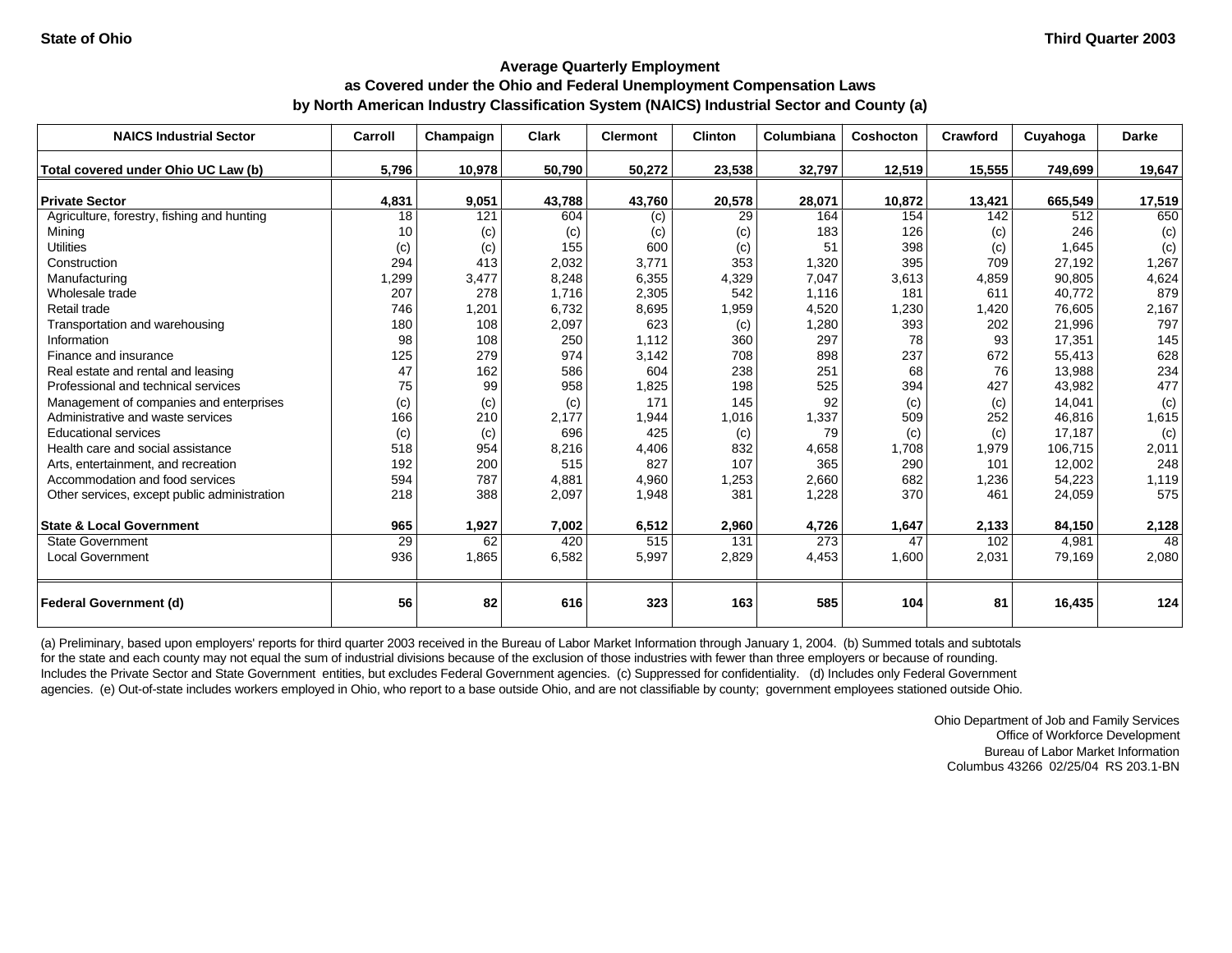# **Average Quarterly Employment as Covered under the Ohio and Federal Unemployment Compensation Laws**

**by North American Industry Classification System (NAICS) Industrial Sector and County (a)**

| <b>NAICS Industrial Sector</b>               | <b>Defiance</b> | <b>Delaware</b> | Erie   | <b>Fairfield</b> | <b>Fayette</b> | <b>Franklin</b> | <b>Fulton</b> | Gallia | Geauga | Greene         |
|----------------------------------------------|-----------------|-----------------|--------|------------------|----------------|-----------------|---------------|--------|--------|----------------|
| Total covered under Ohio UC Law (b)          | 16,928          | 49,997          | 41,621 | 35,802           | 10,889         | 674,208         | 20,759        | 12,131 | 33,434 | 50,362         |
| <b>Private Sector</b>                        | 15,000          | 44,676          | 36,298 | 28,450           | 9,449          | 577,755         | 18,492        | 10,323 | 29,841 | 41,603         |
| Agriculture, forestry, fishing and hunting   | (c)             | 105             | 289    | (c)              | 14             | 361             | 270           | 45     | 324    | 134            |
| Mining                                       | (c)             | (c)             | 192    | (c)              | (c)            | 291             | (c)           | (c)    | (c)    | (c)            |
| <b>Utilities</b>                             | 17              | (c)             | (c)    | 180              | (c)            | 2,303           | (c)           | 826    | (c)    | (c)            |
| Construction                                 | 605             | 3,012           | 1,514  | 2,331            | 304            | 30,571          | 1.178         | 395    | 2,310  | 1,903          |
| Manufacturing                                | 5,277           | 4,953           | 8,023  | 5,320            | 2,640          | 46,642          | 8,925         | 998    | 8,917  | 4,009          |
| Wholesale trade                              | 686             | 1,764           | 1,693  | 711              | 356            | 30,828          | 840           | 256    | 1,746  | 1,199          |
| Retail trade                                 | 2,534           | 8,424           | 4,750  | 5,148            | 1,966          | 82,335          | 1,769         | 1,827  | 3,481  | 8,757          |
| Transportation and warehousing               | 361             | 1,019           | 772    | 424              | 808            | 27,912          | 282           | 243    | 549    | 771            |
| Information                                  | 279             | 300             | 570    | 368              | 57             | 18,941          | 131           | 153    | 176    | 865            |
| Finance and insurance                        | 629             | 4,884           | 676    | 883              | 339            | 48,844          | 430           | 379    | 623    | 1,873          |
| Real estate and rental and leasing           | 76              | 483             | 389    | 484              | 149            | 12,986          | 175           | 78     | 276    | 463            |
| Professional and technical services          | 231             | 4,110           | 632    | 1,059            | 109            | 40,512          | 275           | 83     | 1,019  | 5,380          |
| Management of companies and enterprises      | 114             | (c)             | 25     | 106              | (c)            | 14,726          | (c)           | (c)    | 99     | 127            |
| Administrative and waste services            | 335             | 1,483           | 1,215  | 2,273            | 152            | 51,593          | 412           | 429    | 2,077  | 1,849          |
| <b>Educational services</b>                  | 261             | 808             | (c)    | 335              | (c)            | 8,096           | (c)           | (c)    | 581    | 1,672          |
| Health care and social assistance            | 1,720           | 3,002           | 4,305  | 2,998            | 1,187          | 70,696          | 1,732         | 2,913  | 3,014  | 4,870          |
| Arts, entertainment, and recreation          | 165             | 2,579           | 4,243  | 473              | 70             | 9,007           | 444           | 40     | 872    | 985            |
| Accommodation and food services              | 1,144           | 5,414           | 5,534  | 4,011            | 1,039          | 57,178          | 1,136         | 965    | 2,623  | 5,577          |
| Other services, except public administration | 550             | 1,460           | 1,112  | 1,230            | 231            | 23,934          | 358           | 342    | 1,075  | 1,018          |
| <b>State &amp; Local Government</b>          | 1,928           | 5,321           | 5,322  | 7,352            | 1,440          | 96,453          | 2,267         | 1,808  | 3,593  | 8,759          |
| <b>State Government</b>                      | 116             | 899             | 1,044  | 813              | 55             | 46,191          | 158           | (c)    | 183    | $\overline{c}$ |
| <b>Local Government</b>                      | 1,812           | 4,422           | 4,278  | 6,539            | 1,385          | 50,262          | 2,109         | (c)    | 3,410  | (c)            |
| <b>Federal Government (d)</b>                | 117             | 244             | 198    | 269              | 63             | 12,069          | 105           | 98     | 131    | 11,689         |

(a) Preliminary, based upon employers' reports for third quarter 2003 received in the Bureau of Labor Market Information through January 1, 2004. (b) Summed totals and subtotals for the state and each county may not equal the sum of industrial divisions because of the exclusion of those industries with fewer than three employers or because of rounding. Includes the Private Sector and State Government entities, but excludes Federal Government agencies. (c) Suppressed for confidentiality. (d) Includes only Federal Government agencies. (e) Out-of-state includes workers employed in Ohio, who report to a base outside Ohio, and are not classifiable by county; government employees stationed outside Ohio.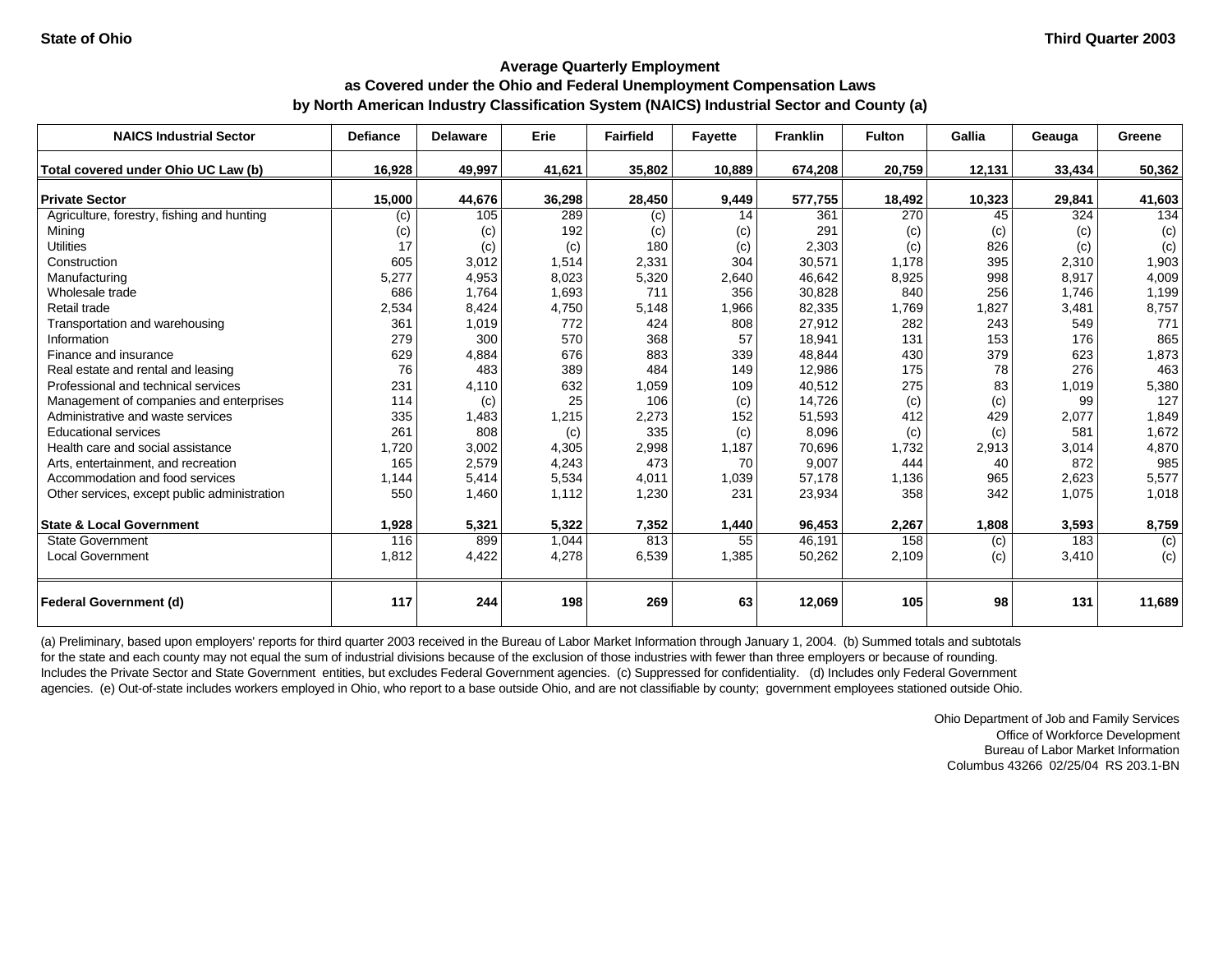## **Average Quarterly Employment as Covered under the Ohio and Federal Unemployment Compensation Laws by North American Industry Classification System (NAICS) Industrial Sector and County (a)**

| <b>NAICS Industrial Sector</b>               | Guernsey | <b>Hamilton</b> | <b>Hancock</b> | <b>Hardin</b> | <b>Harrison</b> | Henry  | Highland | <b>Hocking</b> | <b>Holmes</b> | Huron  |
|----------------------------------------------|----------|-----------------|----------------|---------------|-----------------|--------|----------|----------------|---------------|--------|
| Total covered under Ohio UC Law (b)          | 15.327   | 539,657         | 39,746         | 8,252         | 3.736           | 12,198 | 11,594   | 6,830          | 16,541        | 25,276 |
| <b>Private Sector</b>                        | 12,785   | 491,885         | 36,725         | 6,599         | 2,902           | 10,212 | 9,067    | 5,281          | 15,006        | 22,518 |
| Agriculture, forestry, fishing and hunting   | (c)      | 224             | 78             | 20            | 40              | 262    | 27       | 32             | 178           | 1,211  |
| Mining                                       | 118      | 106             | 1,689          | (c)           | 310             | (c)    | 130      | (c)            | 134           | (c)    |
| <b>Utilities</b>                             | 44       | 2,888           | 119            | 52            | (c)             | (c)    | 76       | (c)            | 44            | (c)    |
| Construction                                 | 646      | 25,558          | 1,179          | 188           | 155             | 665    | 364      | 365            | 1,319         | 1,749  |
| Manufacturing                                | 2,979    | 65,937          | 10,886         | 2,191         | 618             | 3,796  | 2,893    | 1,314          | 5,788         | 8,241  |
| Wholesale trade                              | 366      | 27,985          | 1,208          | 208           | 130             | 306    | 229      | 127            | 733           | 684    |
| Retail trade                                 | 2,066    | 56,171          | 5,544          | 905           | 298             | 1,176  | 1,753    | 982            | 2,014         | 2,423  |
| Transportation and warehousing               | 358      | 12,293          | 1,534          | 87            | 79              | 622    | 166      | 82             | 436           | 840    |
| Information                                  | 180      | 11,538          | 481            | 91            | 23              | 107    | 368      | 51             | 92            | 361    |
| Finance and insurance                        | 289      | 25,959          | 851            | 191           | (c)             | 267    | 409      | 179            | 360           | 417    |
| Real estate and rental and leasing           | 255      | 9,197           | 398            | 50            | 72              | (c)    | 121      | 101            | (c)           | 150    |
| Professional and technical services          | 252      | 36,367          | 670            | 104           | 53              | 128    | 143      | 84             | 240           | 515    |
| Management of companies and enterprises      | (c)      | 26,011          | 430            | (c)           | (c)             | (c)    | (c)      | (c)            | 61            | (c)    |
| Administrative and waste services            | 703      | 40,084          | 1,789          | 60            | 32              | 253    | 173      | 159            | 621           | 529    |
| <b>Educational services</b>                  | 36       | 8,984           | 862            | (c)           | (c)             | 40     | (c)      | 24             | (c)           | (c)    |
| Health care and social assistance            | 2,261    | 73,028          | 3,778          | 665           | 629             | 1,123  | 953      | 557            | 1,294         | 2,120  |
| Arts, entertainment, and recreation          | 106      | 9.665           | 385            | 135           | 84              | 13     | 24       | 108            | 120           | 201    |
| Accommodation and food services              | 1,601    | 40,814          | 3,627          | 767           | 236             | 585    | 952      | 763            | 1,304         | 2,010  |
| Other services, except public administration | 379      | 19,077          | 1,216          | 253           | 67              | 318    | 286      | 226            | 226           | 730    |
| <b>State &amp; Local Government</b>          | 2,542    | 47,772          | 3,021          | 1,654         | 835             | 1,986  | 2,527    | 1,549          | 1,535         | 2,758  |
| <b>State Government</b>                      | 835      | (c)             | 190            | 36            | 31              | 47     | 138      | 371            | 37            | 93     |
| <b>Local Government</b>                      | 1,707    | (c)             | 2,831          | 1,618         | 804             | 1,939  | 2,389    | 1,178          | 1,498         | 2,665  |
| <b>Federal Government (d)</b>                | 117      | 10,021          | 173            | 88            | 67              | 82     | 122      | 51             | 78            | 148    |

(a) Preliminary, based upon employers' reports for third quarter 2003 received in the Bureau of Labor Market Information through January 1, 2004. (b) Summed totals and subtotals for the state and each county may not equal the sum of industrial divisions because of the exclusion of those industries with fewer than three employers or because of rounding. Includes the Private Sector and State Government entities, but excludes Federal Government agencies. (c) Suppressed for confidentiality. (d) Includes only Federal Government agencies. (e) Out-of-state includes workers employed in Ohio, who report to a base outside Ohio, and are not classifiable by county; government employees stationed outside Ohio.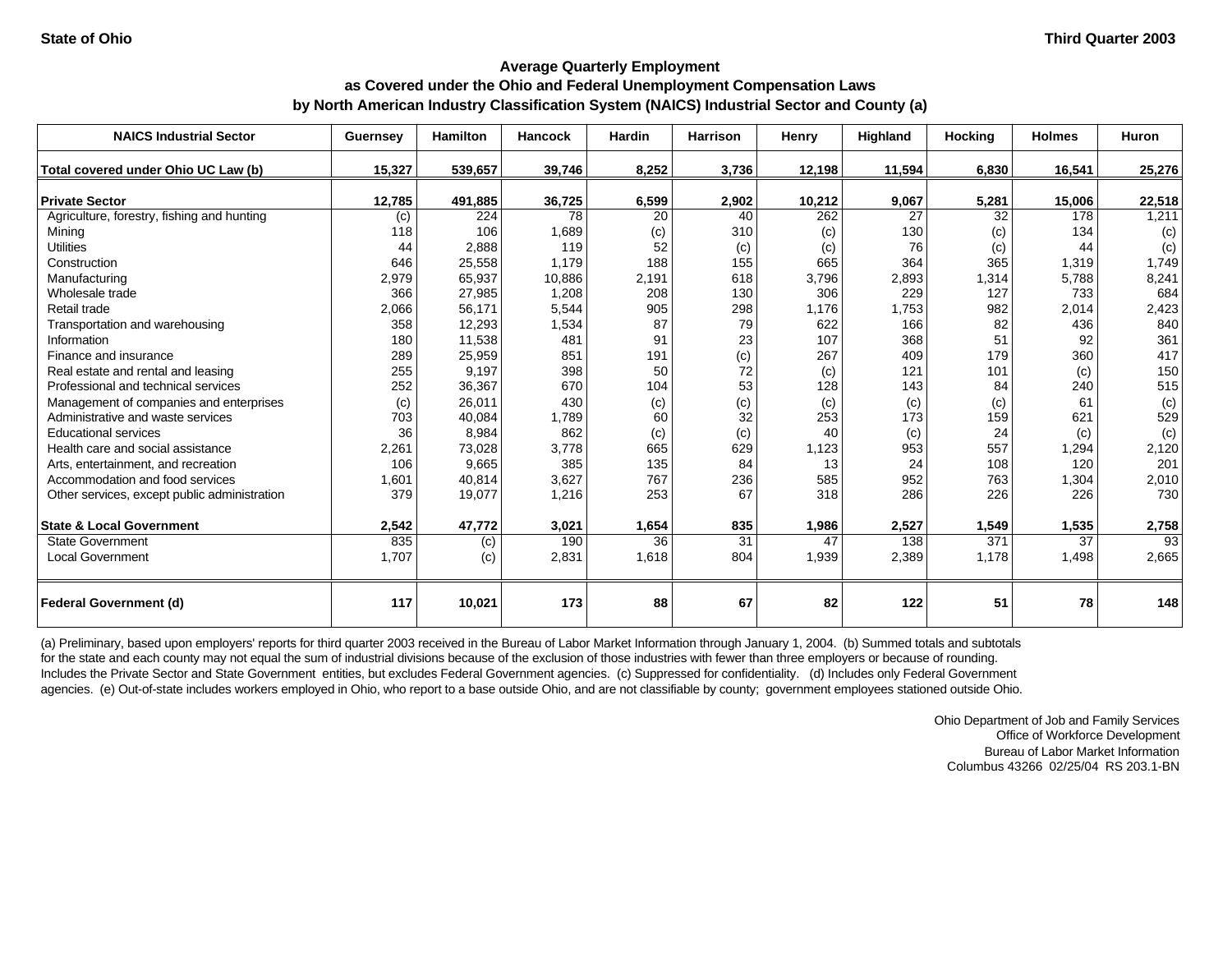### **Average Quarterly Employment as Covered under the Ohio and Federal Unemployment Compensation Laws**

## **by North American Industry Classification System (NAICS) Industrial Sector and County (a)**

| <b>NAICS Industrial Sector</b>               | <b>Jackson</b> | Jefferson | Knox   | Lake   | Lawrence | Licking | Logan  | Lorain | Lucas   | <b>Madison</b> |
|----------------------------------------------|----------------|-----------|--------|--------|----------|---------|--------|--------|---------|----------------|
| Total covered under Ohio UC Law (b)          | 11,079         | 25,280    | 17,724 | 97,612 | 11,587   | 50,692  | 20,214 | 99,736 | 220,898 | 13,382         |
| <b>Private Sector</b>                        | 9,570          | 21,625    | 15,002 | 86,208 | 8,610    | 43,787  | 17,954 | 86,220 | 195,319 | 10,531         |
| Agriculture, forestry, fishing and hunting   | 92             | (c)       | 84     | 1,243  | (c)      | 801     | 60     | 628    | 423     | 87             |
| Mining                                       | 224            | 57        | 126    | 228    | (c)      | 82      | (c)    | (c)    | 110     | (c)            |
| <b>Utilities</b>                             | (c)            | 865       | 50     | 674    | 103      | 155     | 37     | (c)    | 820     | (c)            |
| Construction                                 | 429            | 1,260     | 869    | 5,391  | 679      | 3,088   | 739    | 6,124  | 11,229  | 545            |
| Manufacturing                                | 3,688          | 3,066     | 4,062  | 21,308 | 538      | 8,074   | 6,125  | 22,038 | 26,615  | 3,214          |
| Wholesale trade                              | 179            | 635       | 408    | 3,996  | 144      | 1,838   | 411    | 2,632  | 9,224   | 465            |
| Retail trade                                 | 1,580          | 3,630     | 2,081  | 13,896 | 2,204    | 7,878   | 1,882  | 13,253 | 28,007  | 1,545          |
| Transportation and warehousing               | 188            | 417       | 128    | 962    | 699      | 1,380   | 1,353  | 1,889  | 7,258   | 294            |
| Information                                  | 113            | 692       | 248    | 936    | 95       | 591     | 113    | 1,437  | 3,688   | 53             |
| Finance and insurance                        | 324            | 487       | 405    | 2,009  | 299      | 2,223   | 350    | 2,130  | 6,214   | 189            |
| Real estate and rental and leasing           | 59             | 303       | 164    | 1,025  | 69       | 715     | 213    | 1,001  | 3,278   | 99             |
| Professional and technical services          | 164            | 467       | 231    | 3,513  | 242      | 1,390   | 726    | 1,870  | 9,573   | 460            |
| Management of companies and enterprises      | 78             | (c)       | 74     | 1,016  | 88       | 328     | (c)    | 432    | 2,212   | (c)            |
| Administrative and waste services            | 165            | 1,480     | 412    | 4,483  | 325      | 2,071   | 1,876  | 4,771  | 16,025  | 511            |
| <b>Educational services</b>                  | (c)            | 632       | 1,124  | 1.145  | 44       | 1,045   | 72     | 1,959  | 3,550   | 62             |
| Health care and social assistance            | 985            | 4,359     | 2,187  | 9,909  | 1,576    | 4,941   | 1,684  | 12,255 | 34,780  | 1,776          |
| Arts, entertainment, and recreation          | 104            | 374       | 216    | 1,313  | 54       | 883     | 295    | 1,747  | 3,872   | 36             |
| Accommodation and food services              | 885            | 1,963     | 1,546  | 9,440  | 1,132    | 4,757   | 1,411  | 8,230  | 20,253  | 982            |
| Other services, except public administration | 249            | 928       | 586    | 3,721  | 295      | 1,548   | 570    | 3,401  | 8,189   | 202            |
| <b>State &amp; Local Government</b>          | 1,509          | 3,655     | 2,722  | 11,404 | 2,976    | 6,905   | 2,261  | 13,516 | 25,578  | 2,850          |
| <b>State Government</b>                      | 155            | 106       | (c)    | 160    | 380      | 855     | 107    | 1,231  | 7,836   | 1,327          |
| <b>Local Government</b>                      | 1,354          | 3,549     | (c)    | 11,244 | 2,596    | 6,050   | 2,154  | 12,285 | 17,742  | 1,523          |
| <b>Federal Government (d)</b>                | 82             | 254       | 119    | 467    | 144      | 521     | 154    | 1,194  | 2,093   | 88             |

(a) Preliminary, based upon employers' reports for third quarter 2003 received in the Bureau of Labor Market Information through January 1, 2004. (b) Summed totals and subtotals for the state and each county may not equal the sum of industrial divisions because of the exclusion of those industries with fewer than three employers or because of rounding. Includes the Private Sector and State Government entities, but excludes Federal Government agencies. (c) Suppressed for confidentiality. (d) Includes only Federal Government agencies. (e) Out-of-state includes workers employed in Ohio, who report to a base outside Ohio, and are not classifiable by county; government employees stationed outside Ohio.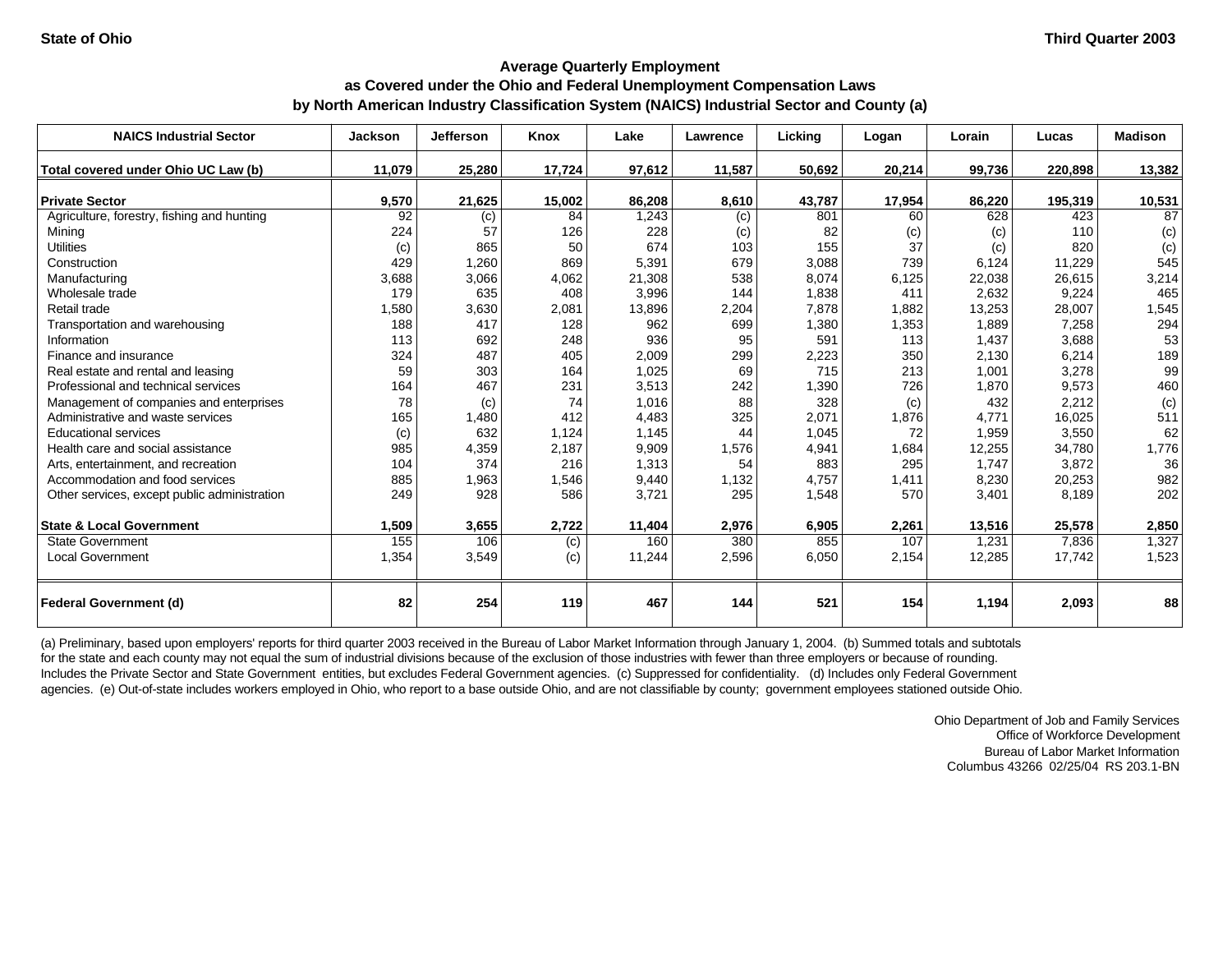# **as Covered under the Ohio and Federal Unemployment Compensation Laws**

**by North American Industry Classification System (NAICS) Industrial Sector and County (a)**

| <b>NAICS Industrial Sector</b>               | <b>Mahoning</b> | <b>Marion</b> | <b>Medina</b> | <b>Meigs</b> | <b>Mercer</b> | <b>Miami</b> | <b>Monroe</b> | <b>Montgomery</b> | <b>Morgan</b> | <b>Morrow</b> |
|----------------------------------------------|-----------------|---------------|---------------|--------------|---------------|--------------|---------------|-------------------|---------------|---------------|
| Total covered under Ohio UC Law (b)          | 104,120         | 27,267        | 56,531        | 3,717        | 16,175        | 41,486       | 4,519         | 281,058           | 3,064         | 6,263         |
|                                              |                 |               |               |              |               |              |               |                   |               |               |
| <b>Private Sector</b>                        | 91,268          | 21,594        | 50,079        | 2,662        | 13,506        | 36,824       | 3,651         | 252,556           | 2,378         | 4,670         |
| Agriculture, forestry, fishing and hunting   | 211             | 80            | 223           | 138          | 363           | 172          | 17            | 274               | (c)           | 39            |
| Mining                                       | 242             | 35            | (c)           | 145          | (c)           | (c)          | 37            | (c)               | 83            | 20            |
| <b>Utilities</b>                             | 503             | (c)           | (c)           | (c)          | (c)           | 123          | (c)           | (c)               | (c)           | (c)           |
| Construction                                 | 6,261           | 996           | 4,015         | 344          | 1,064         | 1,959        | 218           | 11,301            | 268           | 367           |
| Manufacturing                                | 10,798          | 7,191         | 9,821         | 117          | 4,205         | 11,186       | 1,662         | 43.873            | 447           | 1,352         |
| Wholesale trade                              | 4,343           | 528           | 2,785         | 79           | 567           | 1,888        | 54            | 10,393            | 72            | 98            |
| Retail trade                                 | 15,530          | 2,929         | 7,198         | 625          | 1,826         | 5,515        | 389           | 30,026            | 392           | 733           |
| Transportation and warehousing               | 2,558           | 612           | 2,294         | 39           | 862           | 806          | 108           | 8,976             | (c)           | 129           |
| Information                                  | 2,112           | (c)           | 569           | (c)          | 174           | 445          | 32            | 9,900             | 35            | 50            |
| Finance and insurance                        | 3,203           | 489           | 1,148         | 156          | 603           | 912          | 450           | 10,625            | 104           | 96            |
| Real estate and rental and leasing           | 1,057           | 272           | 578           | 18           | 113           | 366          | 9             | 3,817             |               | 37            |
| Professional and technical services          | 2,685           | 872           | 2,238         | 61           | 229           | 734          | 150           | 14,013            | 22            | 73            |
| Management of companies and enterprises      | 790             | 95            | 2,172         | (c)          | 20            | (c)          | (c)           | 4,611             | (c)           | $rac{c}{77}$  |
| Administrative and waste services            | 5,823           | 564           | 3,492         | 41           | 286           | 2,328        | 44            | 20,452            | 16            |               |
| <b>Educational services</b>                  | 1,461           | 107           | 300           | (c)          | 4             | 167          | (c)           | 5,365             | (c)           | (c)           |
| Health care and social assistance            | 18,563          | 2,531         | 5,430         | 444          | 1.166         | 4,425        | 166           | 40,879            | 370           | 941           |
| Arts, entertainment, and recreation          | 1,188           | 262           | 1,410         | 20           | 169           | 429          | 19            | 3,049             | 14            | 97            |
| Accommodation and food services              | 10,048          | 1,952         | 4,862         | 318          | 1,151         | 3,176        | 139           | 23,586            | 201           | 441           |
| Other services, except public administration | 3,892           | 938           | 1,468         | 71           | 687           | 1,295        | 116           | 10,339            | 49            | 74            |
| <b>State &amp; Local Government</b>          | 12,852          | 5,674         | 6,453         | 1,054        | 2,669         | 4,662        | 868           | 28,503            | 687           | 1,594         |
| <b>State Government</b>                      | 3,252           | 1,379         | 151           | 45           | 151           | 127          | 35            | 1.805             | 65            | 78            |
| <b>Local Government</b>                      | 9,600           | 4,295         | 6,302         | 1,009        | 2,518         | 4,535        | 833           | 26,698            | 622           | 1,516         |
| <b>Federal Government (d)</b>                | 1,367           | 164           | 331           | 85           | 108           | 227          | 61            | 5,479             | 41            | 58            |

(a) Preliminary, based upon employers' reports for third quarter 2003 received in the Bureau of Labor Market Information through January 1, 2004. (b) Summed totals and subtotals for the state and each county may not equal the sum of industrial divisions because of the exclusion of those industries with fewer than three employers or because of rounding. Includes the Private Sector and State Government entities, but excludes Federal Government agencies. (c) Suppressed for confidentiality. (d) Includes only Federal Government agencies. (e) Out-of-state includes workers employed in Ohio, who report to a base outside Ohio, and are not classifiable by county; government employees stationed outside Ohio.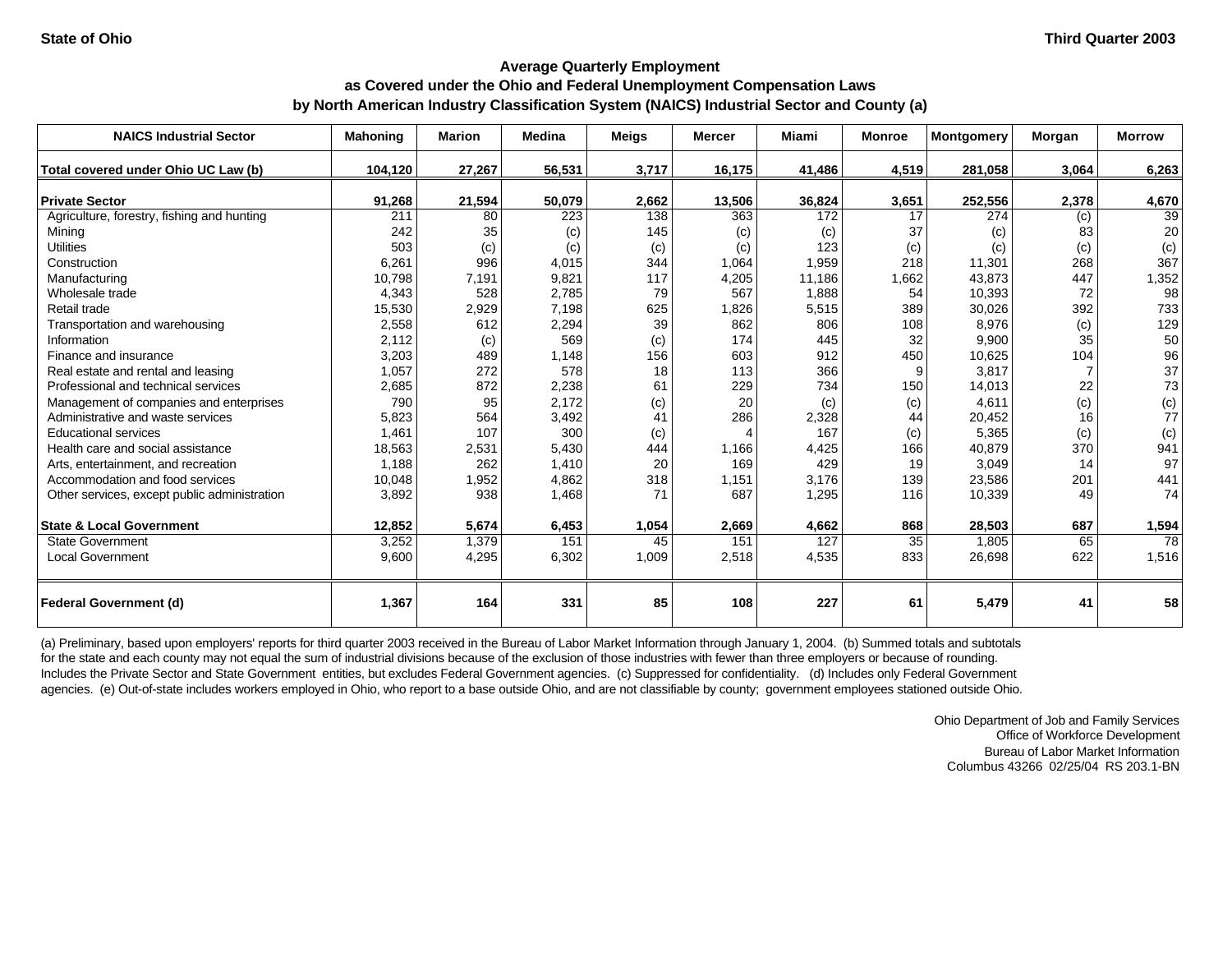## **Average Quarterly Employment as Covered under the Ohio and Federal Unemployment Compensation Laws by North American Industry Classification System (NAICS) Industrial Sector and County (a)**

| <b>NAICS Industrial Sector</b>               | <b>Muskingum</b> | <b>Noble</b> | <b>Ottawa</b> | Paulding | Perry | Pickaway | <b>Pike</b> | Portage | Preble | Putnam |
|----------------------------------------------|------------------|--------------|---------------|----------|-------|----------|-------------|---------|--------|--------|
| Total covered under Ohio UC Law (b)          | 38.319           | 3.180        | 16,115        | 4,925    | 6,710 | 14,843   | 10,706      | 53,402  | 10,834 | 11,653 |
| <b>Private Sector</b>                        | 33,334           | 2,105        | 14,010        | 3,740    | 5,035 | 10,874   | 8,983       | 41,828  | 8,876  | 9,968  |
| Agriculture, forestry, fishing and hunting   | 41               | 36           | 269           | 266      | 22    | 115      | 84          | (c)     | 67     | 273    |
| Mining                                       | 349              | 105          | 127           | (c)      | 228   | (c)      | (c)         | 210     | (c)    | (c)    |
| <b>Utilities</b>                             | 229              | 19           | (c)           | (c)      | 30    | (c)      | (c)         | (c)     | (c)    | (c)    |
| Construction                                 | 1,458            | 92           | 614           | 231      | 914   | 712      | 438         | 2,507   | 484    | 1,071  |
| Manufacturing                                | 7,723            | 568          | 2,455         | 1,188    | 1,280 | 3,647    | 4,435       | 12,151  | 3,419  | 3,432  |
| Wholesale trade                              | 1,256            | 81           | 477           | 240      | 100   | 322      | 128         | 2,288   | 365    | 273    |
| Retail trade                                 | 6,932            | 360          | 1,934         | 595      | 692   | 1,603    | 1,053       | 5,901   | 1,211  | 1,196  |
| Transportation and warehousing               | 649              | 55           | 556           | 100      | 54    | 212      | 103         | 1,004   | 235    | 237    |
| Information                                  | 303              | 18           | 103           | 25       | 58    | 72       | 86          | 603     | 36     | 70     |
| Finance and insurance                        | 802              | 68           | 414           | 97       | 256   | 322      | 184         | 724     | 210    | 365    |
| Real estate and rental and leasing           | 270              | (c)          | 190           | 30       | 33    | 128      | 85          | 506     | 76     | 41     |
| Professional and technical services          | 513              | 24           | 202           | 101      | 97    | 209      | 123         | 1,148   | 167    | 130    |
| Management of companies and enterprises      | 345              | (c)          | (c)           | (c)      | (c)   | (c)      | (c)         | 624     | (c)    | (c)    |
| Administrative and waste services            | 928              | 20           | 250           | 47       | 38    | 303      | 102         | 1,328   | 448    | 482    |
| <b>Educational services</b>                  | 541              | (c)          | 54            | (c)      | (c)   | 8        | 17          | 712     | (c)    | (c)    |
| Health care and social assistance            | 5,854            | 415          | 1,310         | 327      | 640   | 1,330    | 1,082       | 3,062   | 859    | 1,013  |
| Arts, entertainment, and recreation          | 506              | (c)          | 904           | (c)      | 34    | 237      | 101         | 2,255   | 81     | 122    |
| Accommodation and food services              | 3,443            | 178          | 2,647         | 264      | 368   | 1,199    | 697         | 4,979   | 804    | 788    |
| Other services, except public administration | 1,191            | 51           | 629           | 127      | 146   | 380      | 152         | 1,637   | 331    | 348    |
| <b>State &amp; Local Government</b>          | 4,985            | 1,075        | 2,106         | 1,185    | 1,674 | 3,968    | 1,723       | 11,573  | 1,959  | 1,685  |
| <b>State Government</b>                      | 465              | (c)          | 228           | 30       | 46    | 1,434    | 95          | 4,031   | 192    | 49     |
| Local Government                             | 4,520            | (c)          | 1,878         | 1,155    | 1,628 | 2,534    | 1,628       | 7,542   | 1,767  | 1,636  |
| <b>Federal Government (d)</b>                | 300              | 28           | 178           | 57       | 78    | 99       | 75          | 315     | 93     | 88     |

(a) Preliminary, based upon employers' reports for third quarter 2003 received in the Bureau of Labor Market Information through January 1, 2004. (b) Summed totals and subtotals for the state and each county may not equal the sum of industrial divisions because of the exclusion of those industries with fewer than three employers or because of rounding. Includes the Private Sector and State Government entities, but excludes Federal Government agencies. (c) Suppressed for confidentiality. (d) Includes only Federal Government agencies. (e) Out-of-state includes workers employed in Ohio, who report to a base outside Ohio, and are not classifiable by county; government employees stationed outside Ohio.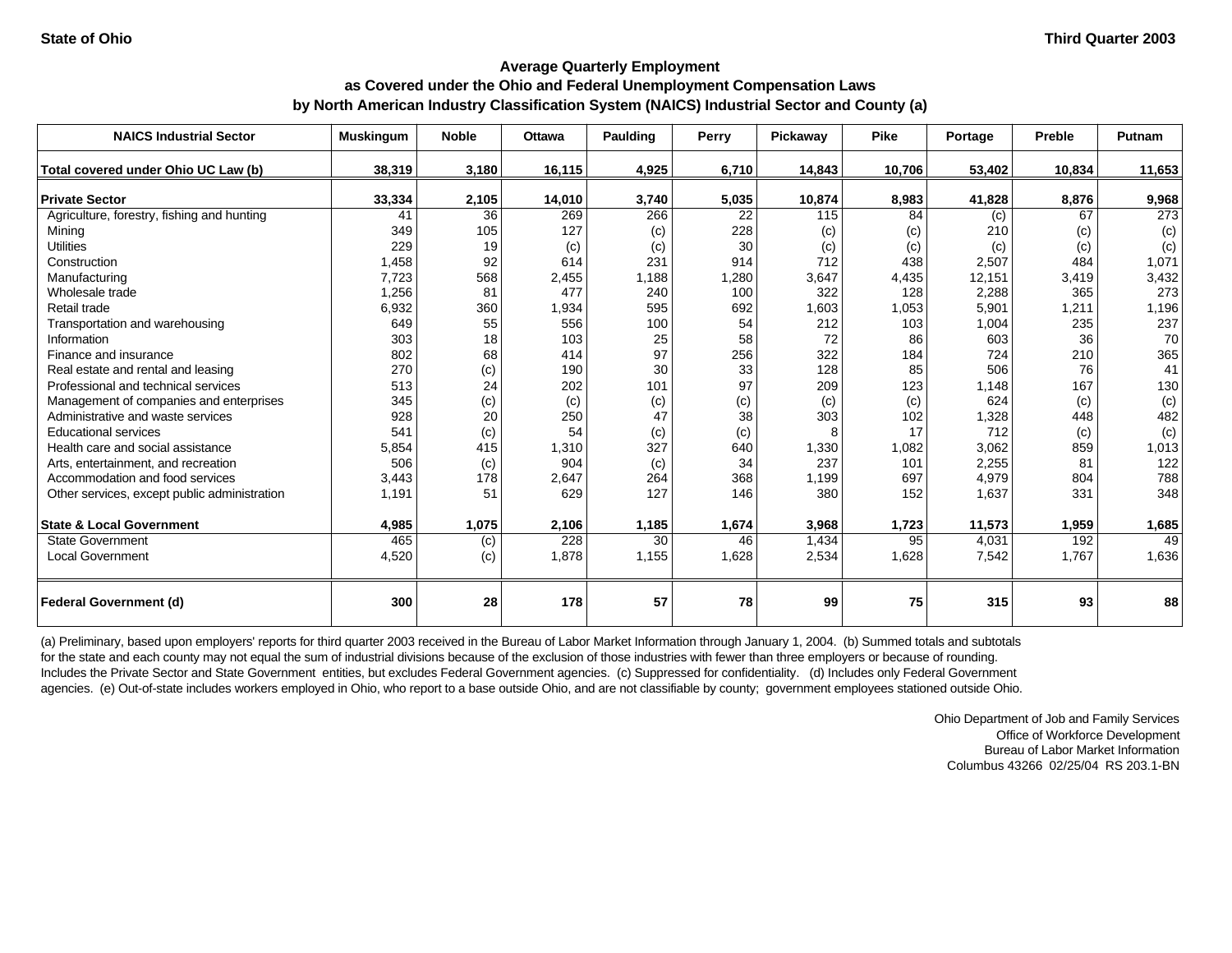### **as Covered under the Ohio and Federal Unemployment Compensation Laws by North American Industry Classification System (NAICS) Industrial Sector and County (a)**

| <b>NAICS Industrial Sector</b>               | <b>Richland</b> | <b>Ross</b> | <b>Sandusky</b> | <b>Scioto</b> | <b>Seneca</b> | Shelby | <b>Stark</b> | <b>Summit</b> | <b>Trumbull</b> | <b>Tuscarawas</b> |
|----------------------------------------------|-----------------|-------------|-----------------|---------------|---------------|--------|--------------|---------------|-----------------|-------------------|
| Total covered under Ohio UC Law (b)          | 58.687          | 25,254      | 26,722          | 24,288        | 21,492        | 29,357 | 165,812      | 257,884       | 85,154          | 36,727            |
| <b>Private Sector</b>                        | 50,767          | 20,457      | 23,476          | 19,448        | 18,722        | 26,624 | 148,071      | 231,902       | 75,417          | 31,994            |
| Agriculture, forestry, fishing and hunting   | 148             | 60          | 772             | 68            | 326           | 41     | 347          | 231           | 66              | 176               |
| Mining                                       | (c)             | 29          | (c)             | 13            | 156           | (c)    | 522          | 120           | 83              | 424               |
| <b>Utilities</b>                             | (c)             | 187         | (c)             | 119           | 110           | (c)    | 631          | 2,334         | 206             | 69                |
| Construction                                 | 2,151           | 1,230       | 1,025           | 1,150         | 1,115         | 1,622  | 9,013        | 11,918        | 2,961           | 1,722             |
| Manufacturing                                | 14,805          | 3,683       | 9,280           | 2,151         | 5,241         | 13,053 | 31,596       | 37,505        | 22,294          | 8,245             |
| Wholesale trade                              | 1,307           | 562         | 621             | 317           | 637           | 1,844  | 7,621        | 12,882        | 2,681           | 1,355             |
| Retail trade                                 | 7,532           | 3,736       | 3,062           | 3,106         | 2,145         | 2,339  | 22,154       | 32,438        | 11,623          | 4,721             |
| Transportation and warehousing               | 1,183           | 403         | 267             | 486           | 324           | 828    | 2,379        | 6,978         | 2,474           | 899               |
| Information                                  | 1,278           | 674         | 268             | 254           | 261           | 242    | 2,160        | 4,931         | 1,410           | 423               |
| Finance and insurance                        | 1,241           | 507         | 564             | 564           | 793           | 348    | 5,874        | 9,588         | 2,068           | 795               |
| Real estate and rental and leasing           | 454             | 239         | 158             | 199           | 151           | 150    | 1,523        | 3,131         | 1.240           | 285               |
| Professional and technical services          | 959             | 279         | 291             | 377           | 395           | 299    | 4,874        | 10.701        | 2,163           | 661               |
| Management of companies and enterprises      | 126             | 80          | 96              | 51            | 73            | (c)    | 854          | 9,849         | 618             | 123               |
| Administrative and waste services            | 3,532           | 1,241       | 882             | 1,290         | 1,097         | 1,382  | 9,151        | 17,273        | 3,739           | 1,873             |
| <b>Educational services</b>                  | 421             | 120         | (c)             | 185           | 681           | 139    | 2,603        | 3,082         | 757             | 169               |
| Health care and social assistance            | 7,339           | 3,762       | 2,704           | 6,064         | 2,493         | 1,815  | 23,598       | 34,605        | 10,611          | 4,377             |
| Arts, entertainment, and recreation          | 1,115           | 341         | 423             | 156           | 208           | 108    | 2,220        | 4,378         | 1,204           | 505               |
| Accommodation and food services              | 4,939           | 2,648       | 1,820           | 2,374         | 1,730         | 1,579  | 14,227       | 21,335        | 6,825           | 3,846             |
| Other services, except public administration | 2,048           | 678         | 1,020           | 526           | 787           | 684    | 6,723        | 8,623         | 2,395           | 1,327             |
| <b>State &amp; Local Government</b>          | 7,921           | 4,797       | 3,245           | 4,840         | 2,771         | 2,733  | 17,741       | 25,982        | 9,737           | 4,733             |
| State Government                             | 1,648           | 1,722       | 187             | 1,646         | (c)           | 333    | 1,215        | 3,967         | 838             | 478               |
| Local Government                             | 6,273           | 3,075       | 3,058           | 3,194         | (c)           | 2,400  | 16,526       | 22,015        | 8,899           | 4,255             |
| <b>Federal Government (d)</b>                | 650             | 1,385       | 125             | 179           | 142           | 101    | 1,171        | 2,788         | 494             | 229               |

(a) Preliminary, based upon employers' reports for third quarter 2003 received in the Bureau of Labor Market Information through January 1, 2004. (b) Summed totals and subtotals for the state and each county may not equal the sum of industrial divisions because of the exclusion of those industries with fewer than three employers or because of rounding. Includes the Private Sector and State Government entities, but excludes Federal Government agencies. (c) Suppressed for confidentiality. (d) Includes only Federal Government agencies. (e) Out-of-state includes workers employed in Ohio, who report to a base outside Ohio, and are not classifiable by county; government employees stationed outside Ohio.